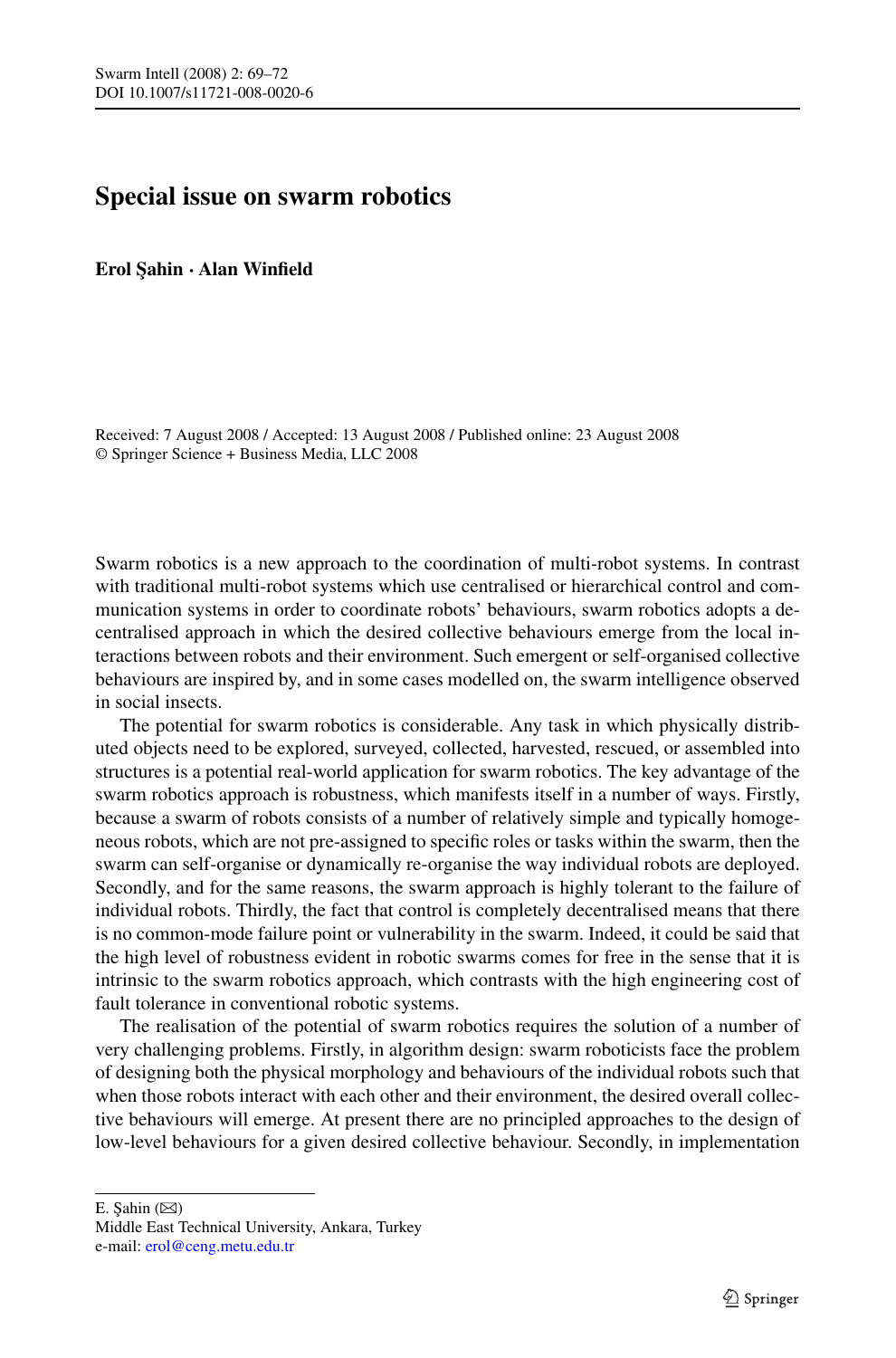and test: to build and rigorously test a swarm of robots in the laboratory requires a considerable experimental infrastructure. Real-robot experiments thus typically proceed handin-hand with simulation and good tools are essential. Thirdly, in analysis and modelling: a robotic swarm is typically a stochastic, non-linear system and constructing mathematical models for both validation and parameter optimisation is challenging. Such models would surely be an essential part of constructing a safety argument for real-world applications.

There are, at the time of writing, no known real-world applications of swarm robotics and, given the challenges outlined above, this is perhaps not surprising. However, as the papers of this special issue demonstrate, the field of swarm robotics is developing very strongly, and we predict that real-world applications of swarm robotic systems will emerge in the near future.

A total of seventeen papers were submitted to this special issue and, following a rigorous process of anonymous review, eight have been selected for publication. The papers included in this special issue cover a broad spectrum of the challenges outlined above, from Design and Algorithms including self-assembly, self-organised flocking, self-organised distribution, evolutionary robotics and – with an applications focus – swarming of Micro Air Vehicles for communications relay. One paper focuses on a new generation of simulation tool, and two papers on new approaches to mathematical modelling and analysis. Outlined below, the eight papers of this special issue strongly represent the state-of-the-art in this vibrant field of research.

### Design and algorithms

In the paper "Evolving coordinated group behaviours through maximisation of mean mutual information", Sperati et al. bring a novel evolutionary approach to the difficult problem of individual robot controller design for swarm robotic systems. The use of a genetic algorithm to evolve the low-level individual robot controller to optimise a fitness function which encodes the desired overall swarm behaviour is a well known and powerful approach. However, as Sperati et al. point out, there is no principled approach to designing the fitness function to reward coordinated swarm behaviour. To address this problem this paper proposes an information theoretic approach in which the fitness function is based upon the mean mutual information between the motor states of all possible robot pairs in the swarm. The paper describes a series of experiments, using both simulated and real *e-puck* robots, in which (in the majority of runs) structured and synchronised group behaviours of extraordinary richness emerge.

In "Self-organized flocking in mobile robot swarms", Turgut et al. describe how selforganised flocking can be achieved on a swarm of mobile robots. Pointing out that prior studies of flocking assumed either unrealistic sensing abilities that do not exist on current robots, or the existence of a common goal direction within the group, they successfully demonstrate truly self-organised flocking. Experiments using both simulation and real *Kobot* robots show that a swarm of mobile robots, initially connected via proximal sensing, is able to wander in an environment by moving as a coherent group in open space and to avoid obstacles as if it were a "super-organism".

In "Biologically inspired redistribution of a swarm of robots among multiple sites", Hsieh et al. are inspired by studies of ant colony nest site selection to develop a quorum based decentralised algorithm for allowing a swarm of robots to physically distribute themselves across multiple locations in a specified ratio. The algorithm is tested using idealised agents in simulation but, importantly, the paper also undertakes a thorough analysis, first mathematically modelling the system, then proving that it is stable and will converge to the target configuration.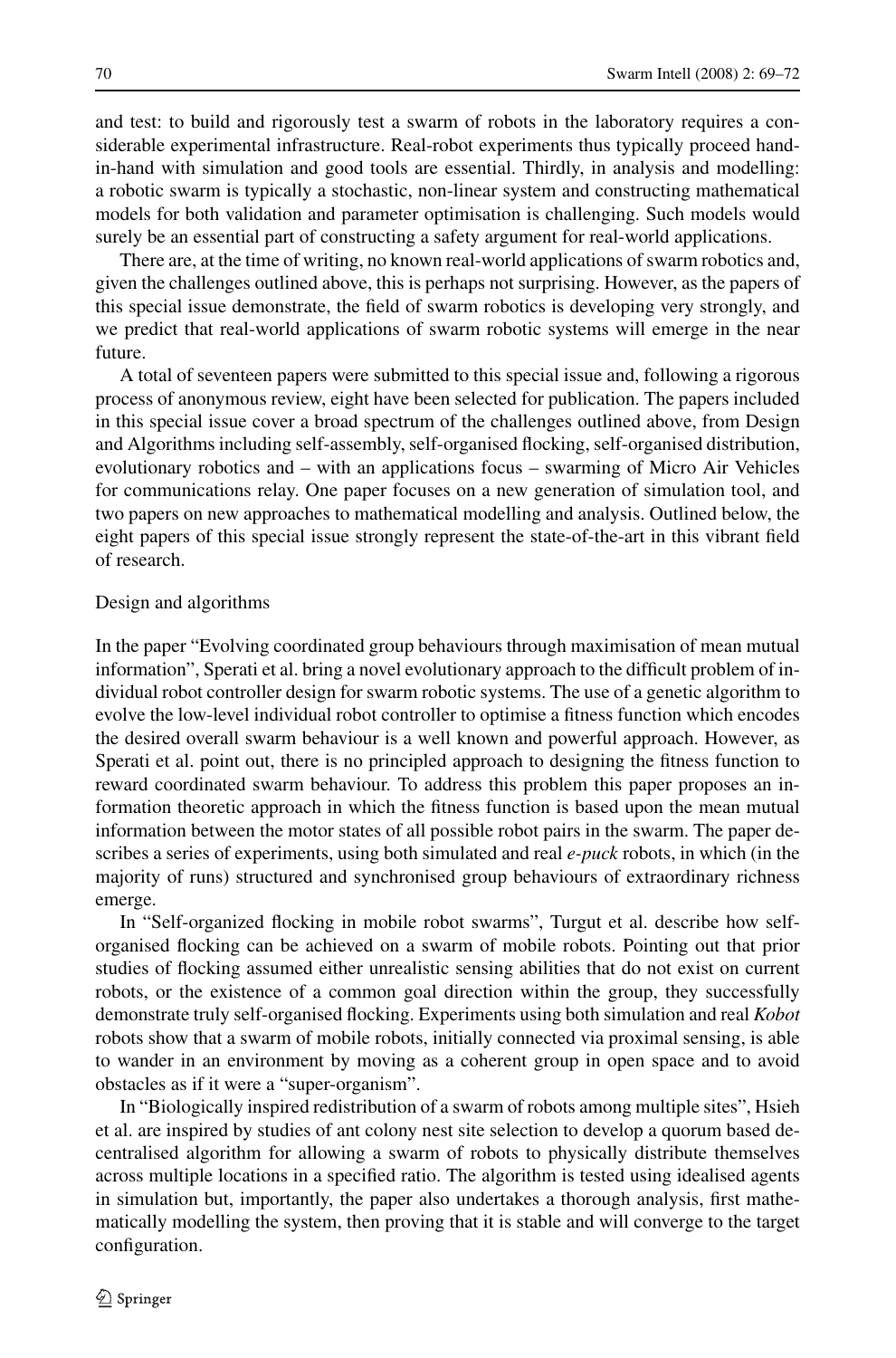In "SWARMORPH-script: A language for arbitrary morphology generation in selfassembling robots", Christensen et al. describe a script for specifying the rules which, when executed, enable a swarm of robots to self-assemble into a given morphology. The script is designed to be transmitted from one robot to another so that a partially assembled structure can recruit new robots to physically join the assembly, even though those robots had no a-priori knowledge of the morphology. The approach is completely decentralised in that robots cannot sense the shape or state of the emerging structures. Robots that are not part of a structure can only sense where and with what orientation they should physically attach to the structure; once attached, a robot then communicates with the robot to which it has joined in order to discover if and how it can locally extend the morphology. Importantly, this is not a theoretical exercise; the paper describes a series of experiments on real-robot hardware, using SWARMBOT *s-bot* robots, to demonstrate and validate the approach.

In their article "Ant-based swarming with positionless micro air vehicles for communication relay", Hauert et al. describe how a swarm of micro air vehicles (MAVs) could be deployed to create an ad hoc network in disaster areas to establish communication between multiple users on the ground. Using inspiration from army ants that are known to lay and maintain pheromone paths between their nest and food sources, they develop a method that does not require positioning information and uses only local communication by storing virtual pheromones deposited on MAVs. The proposed approach is demonstrated with a 3D simulation of fixed-wing MAVs.

## Tools

In his article "Massively multi-robot simulation in Stage", Vaughan introduces the new version of Stage, an open-source multi-robot simulation platform that has been widely used in both teaching and research. Using a simple benchmark to measure the performance of the simulator, Vaughan shows that the speed of simulation scales approximately linearly with population size up to 100,000 robots and would constitute a serious tool for studying swarm robotic systems.

### Modelling and analysis

In their article "A framework of space-time continuous models for algorithm design in swarm robotics", Hamann and Wörn propose a modelling framework that can explicitly represent space to take into account spatial inhomogeneity in swarm robotic systems. Within this framework, using methods from statistical physics to address spatiality, the authors are able to map the individual behaviours onto an abstract model of the swarm motion. They apply this framework to two case studies to show that qualitative correctness can be achieved.

In "Modelling a wireless connected swarm of mobile robots", Winfield et al. extend the probabilistic modelling approach by developing a macroscopic model for a swarm of wireless connected robots operating in unbounded space. The model predicts the macroscopic steady-state connectivity of the swarm from the low-level robot controller and its parameters, proposing first a probabilistic finite state machine (PFMS) model of connectivity and, secondly, a novel robot-centric approach for estimating the state transition probabilities.

# Acknowledgements

The guest editors would like to take this opportunity to thank all who have contributed to this issue. First and foremost, we would like to thank Marco Dorigo, as the journal editorin-chief, for inviting us to edit a special issue on the topic and for his close guidance and